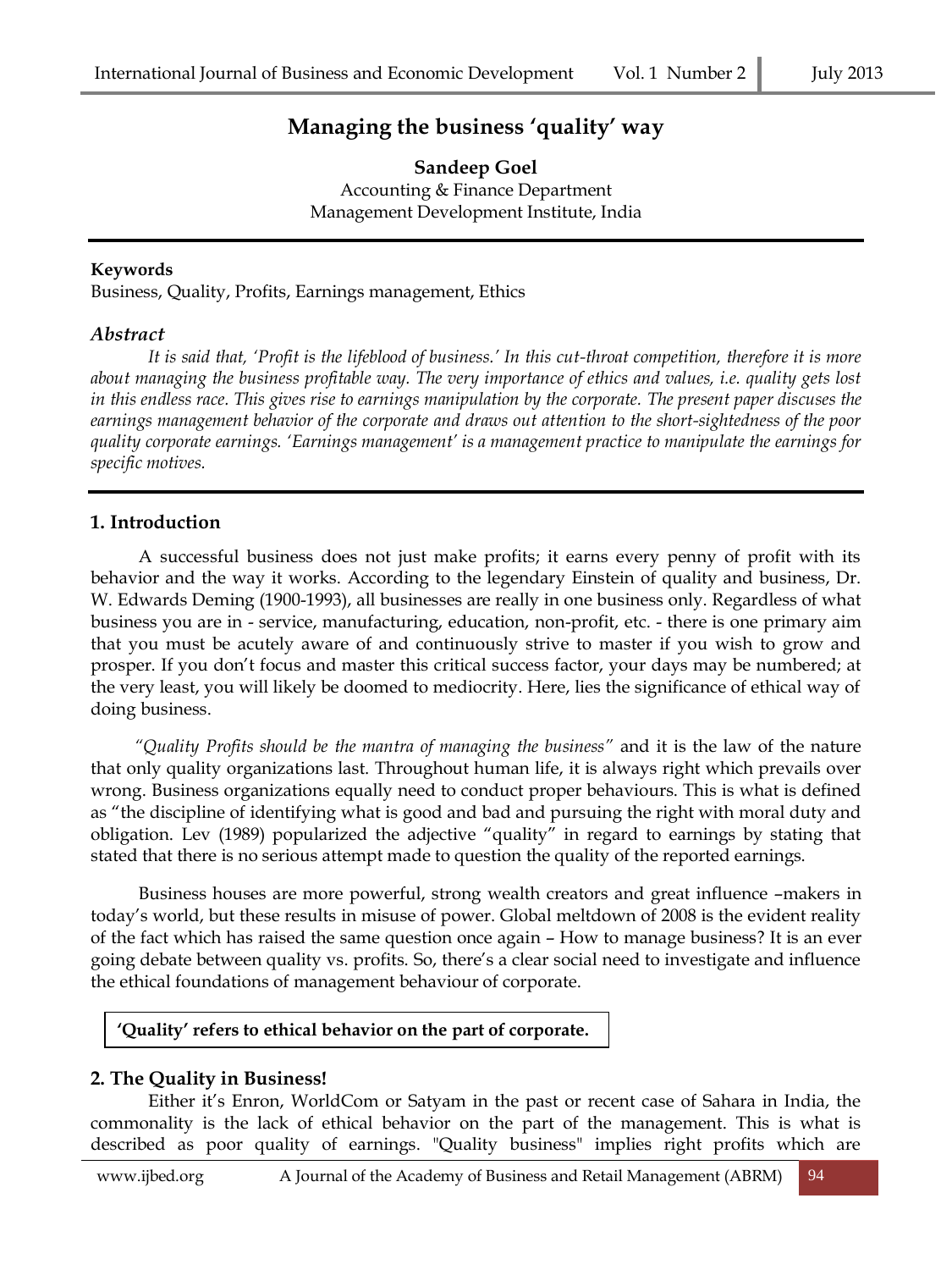sustainable in the long run. But, this quality aspect is often overpowered by the management's discretionary behavior to manipulate earnings.

 "Earnings management occurs when managers use judgment in financial reporting and structuring transactions to alter financial report to either mislead some stakeholders about the underlying economic performance of the company or to influence contractual outcomes that depend on reported accounting numbers." Healy and Wahlen (1998).

 There are varieties of reasons which are put forth for the discretionary behavior of the management, like market pressures, lending agreements, performance incentives or personal motivations. Watts and Zimmerman (1978) analyzed discretionary earnings behaviour of the management for influencing contractual outcomes. DeFond and Jiambalvo (1994) find that firms increase earnings prior to lending covenants, Dechow and Sloan (1995) found that CEOs reduce R&D expenses in their final years of service, in order to show high earnings. Teoh, Welch and Wong(1998a), detected earnings management behaviour in case IPOs. Dechow and Skinner (2000) highlighted capital market incentives for earnings management. Shuto (2007) found out that discretionary accruals are positively and significantly associated with executive compensation.

#### **3. Earnings management practices**

As discussed earlier, corporate engaged in varied forms of poor quality management practices to misrepresent the financial performance of the corporations. Following are the different earnings management practices employed by the management.

#### i. **Bogus earnings**

Revenue recognition on a fictitious side is a common activity in the constantly changing competitive environment where a company is under a constant pressure to attain targets for investors. Using accounting principle of revenue recognition to the personal convenience and recording bogus sales is the extensive form of earnings management, leading to fake profits.

#### ii. **Channel Stuffing**

It is the deliberate manipulation of earnings to project a growth picture. The company bills the customer and holds materials on its behalf, and the buyer has right to return in case it does not sell. This results in low sales and declining profits in later periods. Callen, Robb, and Segal (2008) found out that firms with a string of losses overstate revenues because revenue is used as the basis for value creation by the shareholders.

#### iii. **Cookie Jars**

 Corporation overestimate expenses during the current period to manage earnings and when actual expenses are lower than budgeted, the difference can be put into the "cookie jar." It can be used later when the company needs a boost in earnings to meet predictions. For example, Provision for bad debt; provision for inventory write downs; estimating warranty costs; estimating pension expense, etc. In his speech, Levitt (1998) highlighted cookie jar reserves as one of the major applications of earnings management. Earnings management through subjective accounting estimates such as reserves. Cookie-jar reserves involve both decreasing and increasing earnings (e.g., Sweeney 1994; Elliott, Nelson and Tarpley 2002).

#### iv. **"Big Bath"**

 Corporations may write-down assets or change and even write off the accumulated losses in a single year, showing it into major losses and claiming tax benefits on the same. Also, the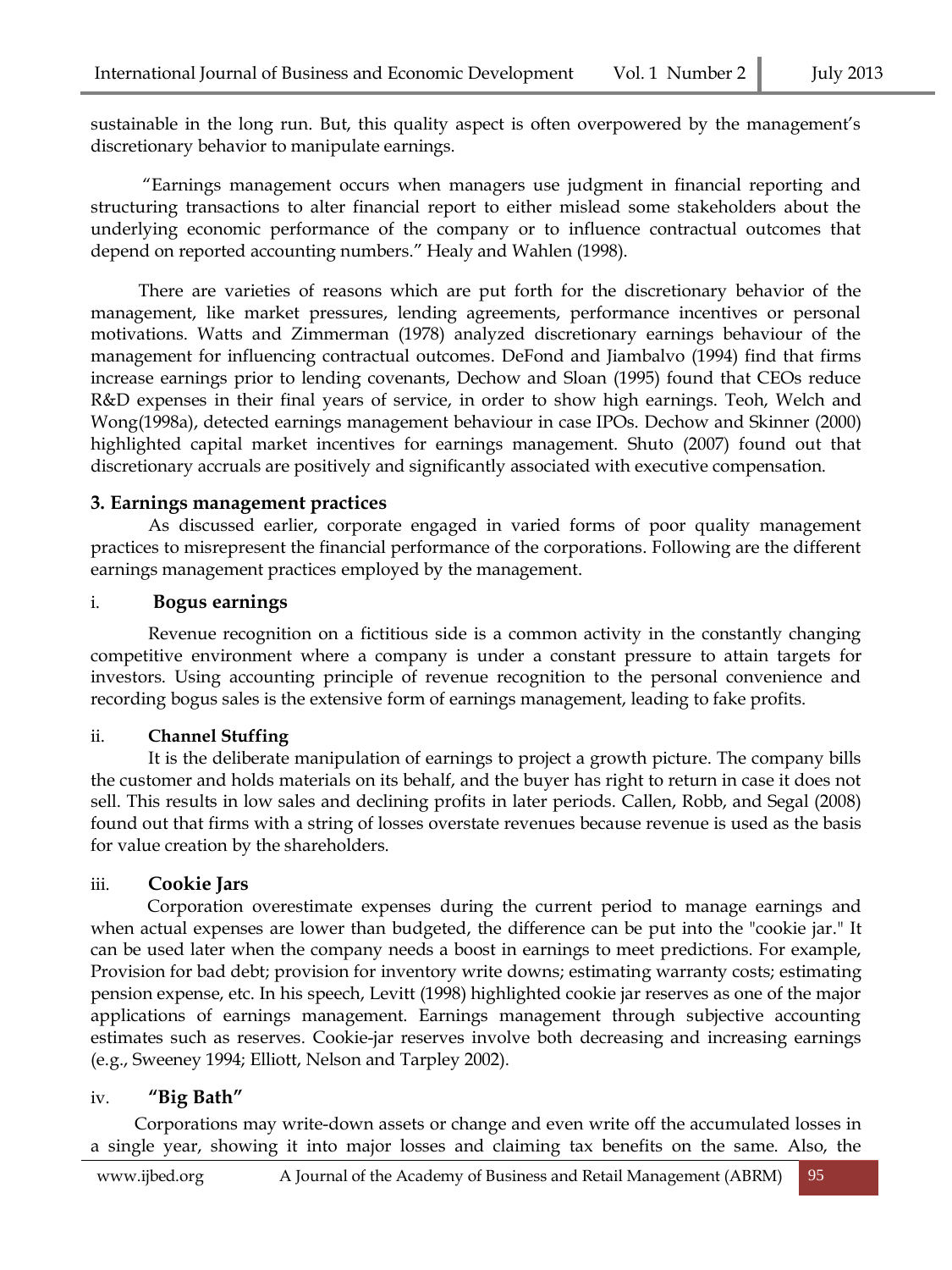intention is to get bail-outs from the government authorities and not to share profits with shareholders.

## v. **"Big Bet" on the Future**

 Acquisition of another company results in big bet to the acquirer company for the future. Under Generally Accepted Accounting Principles (GAAP) regulations, an acquisition must be reported as a purchase. The usual practice of earnings management in such a case is that company can write off continuing R&D expenses against current earnings in the acquisition year and protecting future earnings.

## vi. **Capitalisation of Expenses**

 The cost of development and expenses incurred on consumption of operating resources are recorded as an asset (intangible assets) or even (tangible assets) over the periods and hiking the net worth of the company.

#### **4. Ensuring quality for business management**

 There are multitudes of factors which drive corporate interest in ensuring that ethical business standards are upheld. They may arise from the business environment, or societal motivations or regulatory framework and others. They not only orient the business management towards the quality way but also ensure that their quality behaviour pays them in the ultimate. AAMA/HRI's Business Ethics Survey 2005 was a step in this direction of identifying the drivers for ensuring business ethics and quality in present and in future, i.e. 10 years from today. Table 1 lists the reasons for Business Ethics.

#### **Table 1: Top Five Reasons to Run a Business in an Ethical Manner**

| Factor                             | Rank |
|------------------------------------|------|
| Protection of brand and reputation |      |
| The right thing to do              |      |
| Customer trust and loyalty         |      |
| Investor confidence                |      |
| Public acceptance/recognition      |      |

**Source:** The *Ethical* Enterprise - American *[Management](http://www.google.co.in/url?sa=t&rct=j&q=&esrc=s&source=web&cd=2&ved=0CD8QFjAB&url=http%3A%2F%2Fwww.amanet.org%2FHREthicsSurvey06.pdf&ei=RU79UdjoI8a_rgfs8YCwDw&usg=AFQjCNEDjLUoCiOgLuzmMHzU1IQkIxiJVA)* Association <http://www.amanet.org/HREthicsSurvey06.pdfAcessed> on 25th July, 2013. Following is the discussion about the relevance of quality profits.

- a) *Brand building:* [Business](http://kalyan-city.blogspot.com/2011/03/what-is-business-meaning-definitions.html) malpractices and unfair [trade](http://kalyan-city.blogspot.com/2011/03/what-is-trade-meaning-and-nature.html) practices like black-marketing, artificial high pricing, adulteration, cheating in weights and measures, selling of duplicate and harmful products, hoarding, etc harm the corporate image. Quality behavior helps to build the brand of the company.
- b) *Improve customers' confidence:* The consumer is the king of the market. Quality behavior improves the customers' confidence about the quality, quantity, price, etc. of the products. The customers are more loyal to the corporate that follow ethical rules.
- c) *Investors' confidence:* Quality management of the corporate infuses confidence among the investors, particularly shareholders of the company. They are assured that they will not be cheated by the top and this is always helpful in the growth of the company.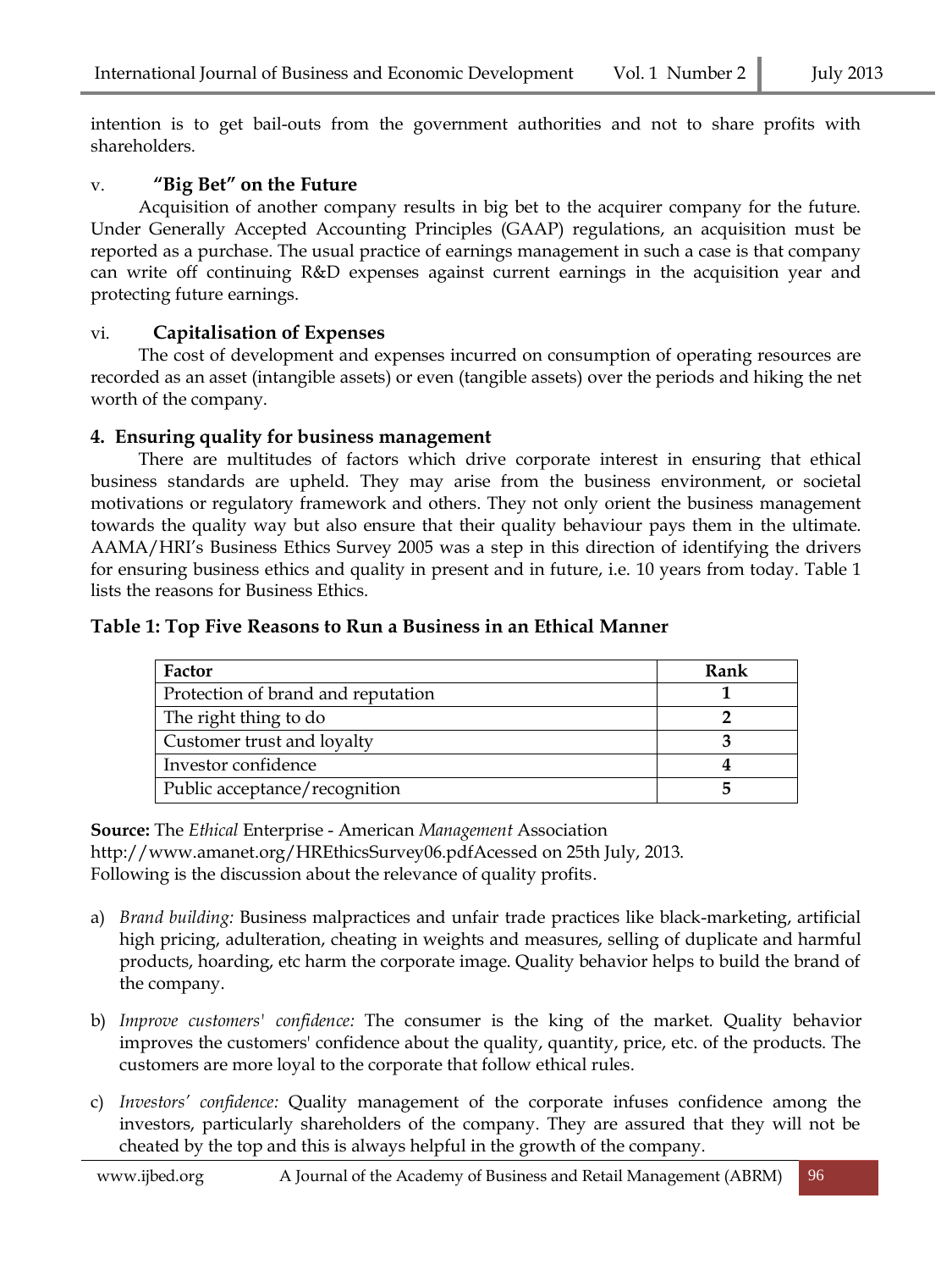d) *Survival of business*: Business quality is essential for the survival of business. The businessmen who do not follow it will have short-term success, but they will fail in the long run. Therefore, if the businessmen do not follow ethical rules, he will fail in the [market.](http://kalyan-city.blogspot.com/2010/11/what-is-market-types-and-classification.html) So, it is always better to follow appropriate code of conduct to survive in the market.

The World's most ethical companies are leaders of their respective industries when it comes to key ethical criteria such as tone from the top, employee well-being, compliance programs and other important areas. This strong quality culture of is also key to their increasing financial performance. Table 2 lists world's ethical companies of 2013.

## **Table 2: 2013 World's Most Ethical Companies**

(Select list alphabetically)

| Company                      | Industry             | Country     |
|------------------------------|----------------------|-------------|
| ABB Asea Brown Boveri Ltd    | electrical equipment | Switzerland |
| Accenture                    | business services    | Ireland     |
| Baptist Health South Florida | healthcare services  | <b>USA</b>  |
| Capgemini                    | business services    | France      |
| Colgate-Palmolive Company    | consumer products    | <b>USA</b>  |
| Dun & Bradstreet             | business services    | <b>USA</b>  |
| Kellogg Company              | food and beverage    | <b>USA</b>  |
| <b>Microsoft Corporation</b> | computer software    | <b>USA</b>  |
| Tata Steel Ltd               | metals and mining    | India       |
| Wipro Ltd                    | computer software    | india       |

**Source:** Ethisphere, [http://www.forbes.com/sites/jacquelynsmith/2013/03/06/the-worlds-most](http://www.forbes.com/sites/jacquelynsmith/2013/03/06/the-worlds-most-ethical-companies-in-2013/Accessed)[ethical-companies-in-2013/Accessed](http://www.forbes.com/sites/jacquelynsmith/2013/03/06/the-worlds-most-ethical-companies-in-2013/Accessed) on 2nd August, 2013.

The next key area for quality behavior stems from the business drivers as given in table 3.

## **Table 3: Top Five Business Drivers in Terms of Their Impact on Business Ethics**

| Factor                  | Rank | Rank in 10 years |
|-------------------------|------|------------------|
| Corporate scandals      |      |                  |
| Marketplace competition |      |                  |
| Demands by investors    |      |                  |
| Pressure from customers |      |                  |
| Globalization           |      |                  |

**Source:** The *Ethical* Enterprise - American *[Management](http://www.google.co.in/url?sa=t&rct=j&q=&esrc=s&source=web&cd=2&ved=0CD8QFjAB&url=http%3A%2F%2Fwww.amanet.org%2FHREthicsSurvey06.pdf&ei=RU79UdjoI8a_rgfs8YCwDw&usg=AFQjCNEDjLUoCiOgLuzmMHzU1IQkIxiJVA)* Association <http://www.amanet.org/HREthicsSurvey06.pdfAcessed> on 25th July, 2013.

So, an insight into managers' behavior to misuse earnings and report poor quality is essential for all the market participants for better financial decision-making. The role of these drivers is very crucial for managing the business. Of lately, companies have started recognizing the value of ethical behavior by way of integration of company to manage business. These key drivers to ensure the quality way of business are discussed as follows: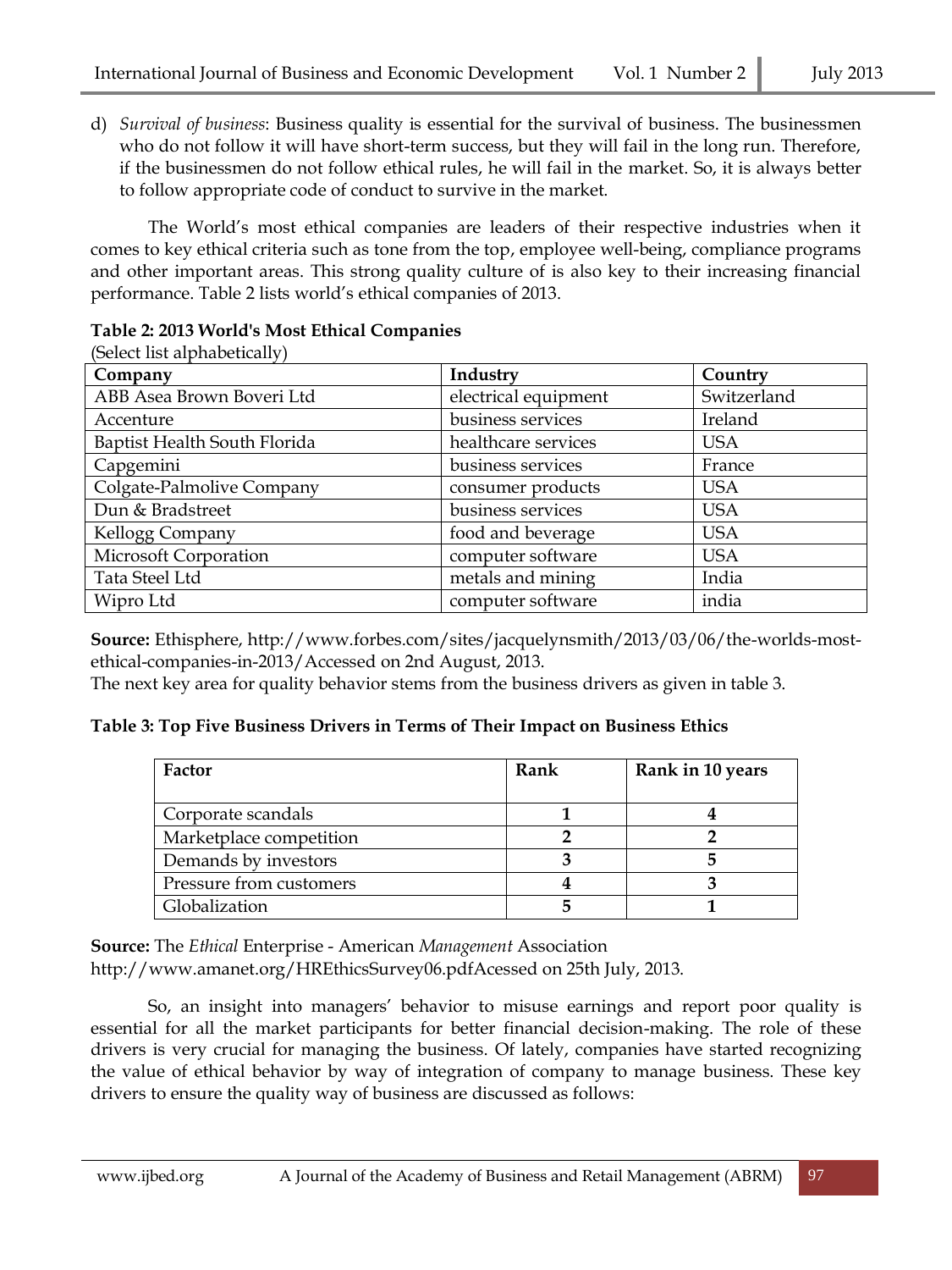## *a) Scandals*

 Enron was the first global scandal to affect the world economy at large. But it was not alone in shaking investor confidence in corporate ethics and governance. Adelphia, WorldCom, Tyco – these were some other names to reckon with in this race of corporate scandals. Bernie Ebbers, former head of WorldCom, was convicted in March 2005 for the \$11-billion accounting fraud. Adelphia Communications Corp. founder John J. Rigas and his three sons forfeited \$1.5 billion in assets from fraudulent activities. This how the Sarbanes-Oxley Act (SOX) in US and Clause 49 of listing agreement in India were enacted in 2000 to protect investors from unethical management practices (See Box 1). Findings suggested that these regulatory interventions did reduce the practice of earnings management

## **Box 1. Clause 49 & SOX**

**Clause 49** of the Listing Agreement of SEBI, called 'Corporate Governance', contains eight sections dealing with the Board of Directors, Audit Committee, Remuneration of Directors, Board Procedure, Management, Shareholders, Report on Corporate Governance, and Compliance, respectively.

**Sarbanes- Oxley Act (SOX)** is complete Act on corporate governance. It covers relevant areas like '*Public Accounting Oversight Board'* to oversee the audits of the companies listed in US, R*egulation for Executive Directors and Officers* and *Auditing Quality Control.*

## **b) Competition**

 Business pressures and growing competition is another major business driver of ensuring business quality. This aspect can be attributed to fact of business life. Every single competition puts pressure on businesses to perform, and this sometimes means cutting ethical corners. Therefore, the concept of 'healthy competition' is stressed upn here for gaining business advantage in the long run.

## **c) Shareholders**

 For the ethical process to operate effectively, stakeholders' principles and best practices need to be in place. The management interest should not overpower stakeholders' interest, rather be in align of theirs. Here, the focus is particularly on shareholders' representation in management and a spirit of cohesiveness between management and them. Shareholders are a major force for change. As a result of losses on account of corporate frauds, stockholders became more active, whether through proxy resolutions aimed at curbing CEO pay (Borrus & Arndt, 2003) or by becoming more active in governance issues.

## **d) Consumers**

 Consumers are often influenced by company reputations. They pay attention to the social behavior of businesses in their nations and use reputation in deciding which products to buy and which companies to patronize. This has touched upon the ethical side of management in a larger way for doing business.

## **e) Globalization**

 Go global is the voice of today! Globalization has made world economy very small and therefore it has emerged out as the single greatest influencer on ethical behaviour of the corporate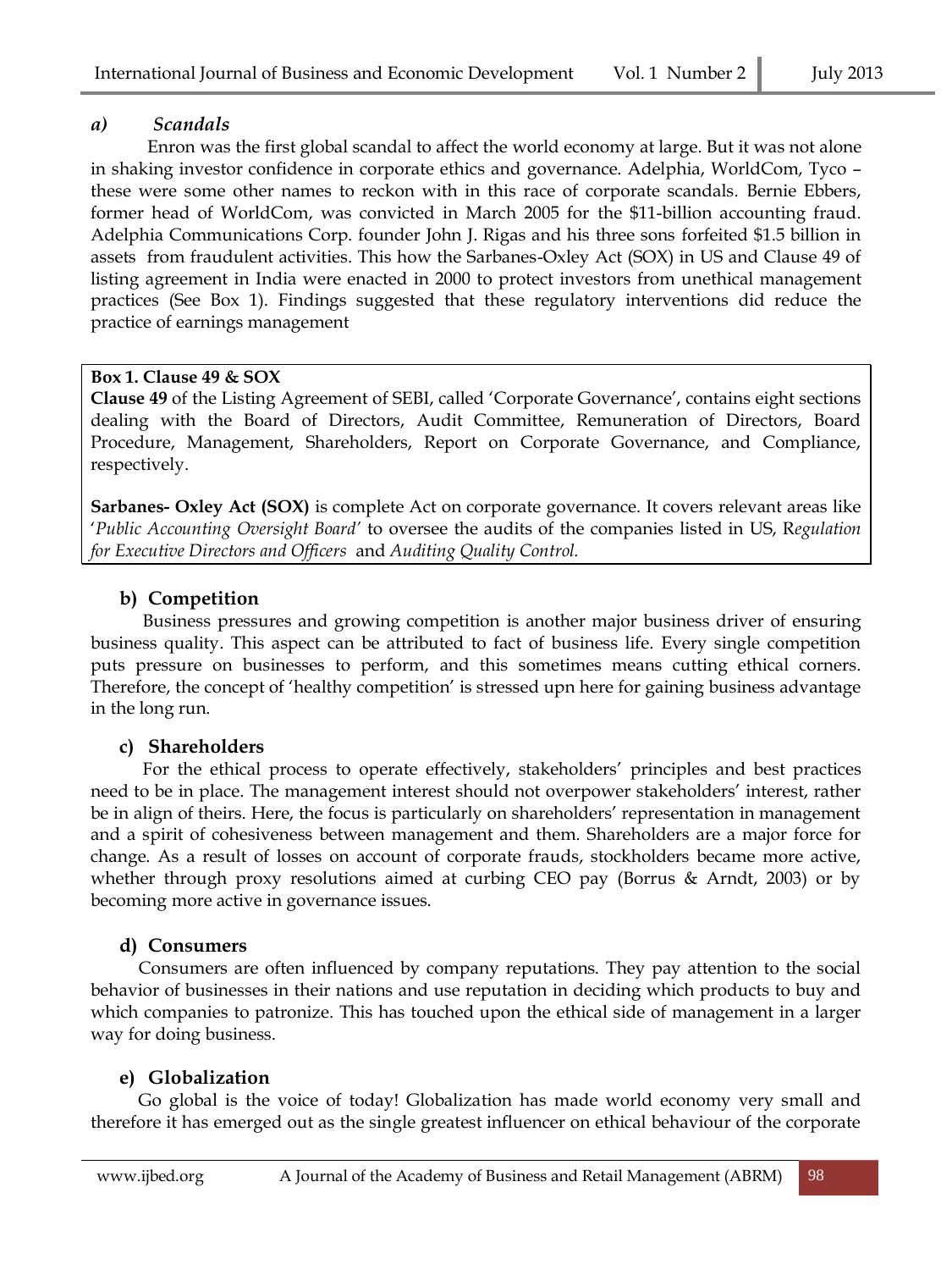for business management. Companies having a global touch are always looked up to by the stakeholders.

## **1. Conclusion**

A corporate into any unethical practice is not accepted by the economy even if it a major contributor. Therefore, companies have started realizing the importance of quality and not profitability. There is no alternate to quality profits. Concept like social responsible investing and ethical investment are introduced to promote ethical culture in society. Investors also like to go with ethical firms. The government's role is also very crucial in the said context to design a proper system which can provide right atmosphere and ensure quality ay of business by the corporate.

## **References**

- Altamuro, J., A. Beatty, and J. Weber (2005). The effects of accelerated revenue recognition on earnings management and earnings in formativeness: Evidence from SEC Staff Accounting Bulletin No. 101, *The Accounting Review* 80 (2), 373-401.
- Borrus, A. and Arndt, M. (2003). Executive pay: Labor strikes back, May 26 *BusinessWeek*, ProQuest, 46.
- Callen, J., S. Robb, and D. Segal (2008). Revenue manipulation and restatements by loss firms, Auditing: *A Journal of Practice & Theory* 27 (2),1-29.
- Dechow, P., R. Sloan, and A. Sweeney.(1995). Detecting earnings management, *The Accounting Review*.70:193-225.
- Dechow Patricia M. and Skinner Douglas J. (2000). Earnings Management: Reconciling the Views of Accounting Academics, Practitioners and Regulators, *Accounting Horizons* 14(2) (June), 249.
- Defond, M.L.,and J. Jiambalvo. (1994).Debt Covenant Effects and the Manipulation of Accruals, *Journal of Accounting and Economics*, January:145-176.
- Degeorge F., etal. (1999). Earnings management to exceed thresholds, *Journal of Business,* 72.
- Elliott, J., M. Nelson, and R. Tarpley. (2002). Evidence from auditors about managers' and auditors' earnings management decisions, *The Accounting Review* 77, 175-202.
- Ethisphere, [http://www.forbes.com/sites/jacquelynsmith/2013/03/06/the-worlds-most-ethical](http://www.forbes.com/sites/jacquelynsmith/2013/03/06/the-worlds-most-ethical-companies-in-2013/Accessed)[companies-in-2013/Accessed](http://www.forbes.com/sites/jacquelynsmith/2013/03/06/the-worlds-most-ethical-companies-in-2013/Accessed) on 2nd August, 2013.
- Jensen, M. (2004). Agency costs of overvalued equity, Harvard NOM Research Paper No.04-26, 12 pages.
- Healy, P.M.,and J.M.Wahlen. (1998). A review of the earnings management literature and its implication for standard setting, Harvard Working Paper
- Lev, B. (1989). On the usefulness of earnings and earnings research: Lessons and directions from two decades of empirical research, *Journal of Accounting Research* 27, 153-192.
- Levitt Arthur. (1998). "Remarks by Chairman Arthur Levitt, Securities and Exchange Commission: The "Numbers Game," NYU Center for Law and Business, New York, N.Y., September 28, 1998; downloadable at: [http://www.sec.gov/ news/speech/speech archive](http://www.sec.gov/%20news/speech/speecharchive%20/1998/%20spch220.txt) /1998/ [spch220.txt](http://www.sec.gov/%20news/speech/speecharchive%20/1998/%20spch220.txt)
- M.D. Beneish. (2001). Earnings Management: A Perspective, *Managerial Finance,* Emerald Group Publishing Limited, Vol.27, No.12.
- Matthew Cros. (2000). The Power of True Quality Management, <http://www.leadershipalliance.com/deming.htmAcessed> on 2nd August, 2013.